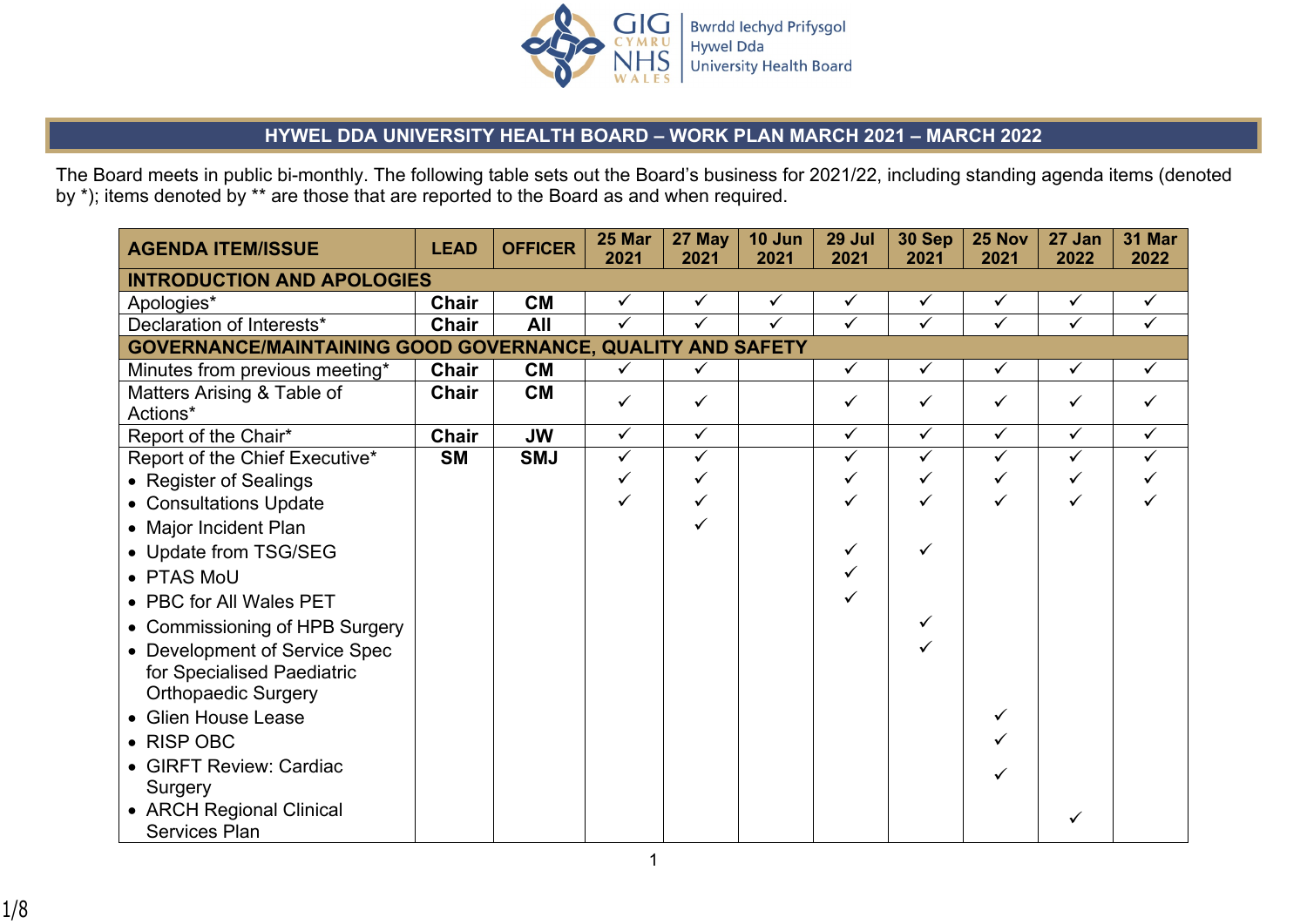| <b>AGENDA ITEM/ISSUE</b>                       | <b>LEAD</b>  | <b>OFFICER</b> | 25 Mar<br>2021 | 27 May<br>2021 | 10 Jun<br>2021          | 29 Jul<br>2021 | 30 Sep<br>2021 | 25 Nov<br>2021 | 27 Jan<br>2022 | 31 Mar<br>2022 |
|------------------------------------------------|--------------|----------------|----------------|----------------|-------------------------|----------------|----------------|----------------|----------------|----------------|
| • Q&S Task & Finish Group -                    |              |                |                |                |                         |                |                |                |                | $\checkmark$   |
| Change, Impact & Restoration                   |              |                |                |                |                         |                |                |                |                |                |
| • Bridging Service Evaluation                  |              |                |                |                |                         |                |                |                |                | ✓              |
| • Building 14 SDP Lease                        |              |                |                |                |                         |                |                |                |                |                |
| • Unit 3 Dafen Lease                           |              |                |                |                |                         |                |                |                |                |                |
| • Therapies Assistant                          |              |                |                |                |                         |                |                |                |                |                |
| <b>Practitioner Diploma</b>                    |              |                |                |                |                         |                |                |                |                |                |
| • Llwynhendy TB Outbreak                       |              |                |                |                |                         |                |                |                |                |                |
| <b>Review</b>                                  |              |                |                |                |                         |                |                |                |                |                |
| • Regional Pathology Programme                 |              |                |                |                |                         |                |                |                |                |                |
| • Joint Escalation/Intervention                |              |                |                |                |                         |                |                |                |                |                |
| Arrangements                                   |              |                |                |                |                         |                |                |                |                |                |
| • COVID-19 Public Inquiry -                    |              |                |                |                |                         |                |                |                |                |                |
| draft TORs                                     |              |                |                |                |                         |                |                |                |                |                |
| • WAST Review of Service                       |              |                |                |                |                         |                |                |                |                |                |
| <b>Rosters</b>                                 |              |                |                |                |                         |                |                |                |                |                |
| • Ombudsman Annual Letter                      |              |                |                |                |                         |                |                |                |                | ✓              |
| Report of the Audit & Risk                     | <b>PN</b>    | <b>JW</b>      | $\checkmark$   | $\checkmark$   |                         | $\checkmark$   | $\checkmark$   | $\checkmark$   | ✓              | ✓              |
| <b>Assurance Committee</b>                     |              |                |                |                |                         |                |                |                |                |                |
| Report of the Quality, Safety &                | <b>AL</b>    | <b>MR</b>      | $\checkmark$   | $\checkmark$   |                         | $\checkmark$   | $\checkmark$   | $\checkmark$   | $\checkmark$   | $\checkmark$   |
| Experience (Assurance) Committee               | <b>MB</b>    | <b>JW</b>      |                |                |                         |                |                |                |                |                |
| <b>Maintaining Good Governance</b><br>COVID-19 |              |                | $\checkmark$   | $\checkmark$   |                         |                |                |                |                |                |
| <b>Board Effectiveness Report</b>              | <b>SM</b>    | <b>JW</b>      |                |                | $\checkmark$            |                |                |                |                |                |
| HDdUHB Annual Report 2020/21                   | <b>Chair</b> | <b>EDs</b>     |                |                | $\checkmark$            |                |                |                |                |                |
| Performance Report                             | <b>HT</b>    | <b>TP</b>      |                |                | $\overline{\checkmark}$ |                |                |                |                |                |
| <b>Accountability Report</b>                   | <b>SM</b>    | <b>JW</b>      |                |                | $\overline{\checkmark}$ |                |                |                |                |                |
| Final Accounts for 2020/21                     | <b>HT</b>    | <b>HT</b>      |                |                | $\checkmark$            |                |                |                |                |                |
| Audit Wales ISA 260 and Letter                 | <b>AW</b>    | <b>HT</b>      |                |                |                         |                |                |                |                |                |
| of Representation                              |              |                |                |                | $\checkmark$            |                |                |                |                |                |
| Approval of Charitable Funds                   | <b>MR</b>    | <b>NLI</b>     |                |                | $\checkmark$            |                |                |                |                |                |
| <b>Annual Report &amp; Accounts</b>            |              |                |                |                |                         |                |                |                |                |                |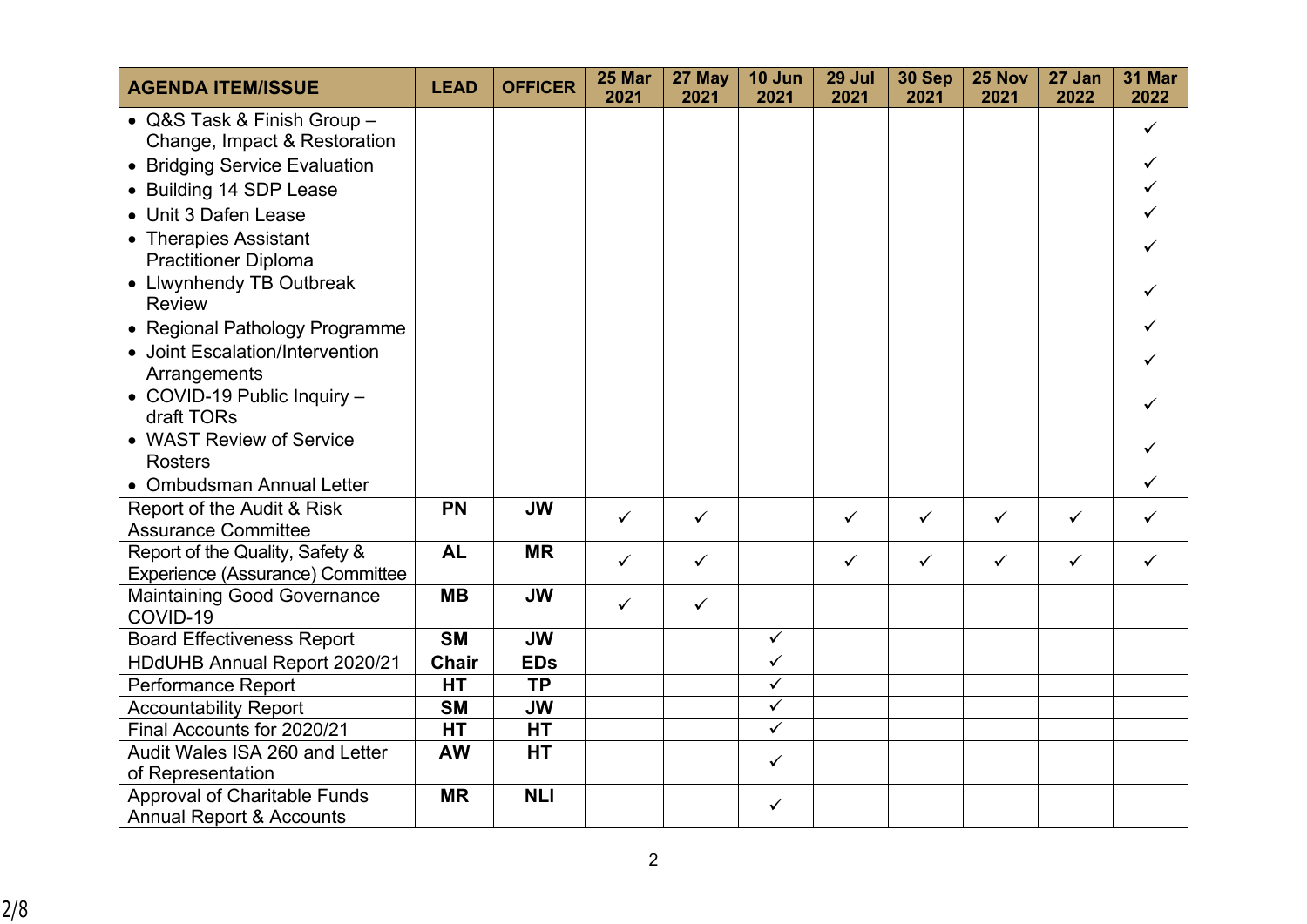| <b>AGENDA ITEM/ISSUE</b>                                                                                                                                                                                                                                                                                                                                                | <b>LEAD</b>   | <b>OFFICER</b>                    | 25 Mar<br>2021 | 27 May<br>2021 | 10 Jun<br>2021 | 29 Jul<br>2021 | 30 Sep<br>2021 | 25 Nov<br>2021 | 27 Jan<br>2022 | <b>31 Mar</b><br>2022 |
|-------------------------------------------------------------------------------------------------------------------------------------------------------------------------------------------------------------------------------------------------------------------------------------------------------------------------------------------------------------------------|---------------|-----------------------------------|----------------|----------------|----------------|----------------|----------------|----------------|----------------|-----------------------|
| <b>Committee Annual Reports:</b><br>• Audit & Risk Assurance<br>Committee<br>• Charitable Funds Committee<br>• Finance Committee<br>• Health & Safety Assurance<br>Committee<br>• Mental Health Legislation<br><b>Assurance Committee</b><br>• People, Planning &<br>Performance Assurance<br>Committee<br>• Quality, Safety & Experience<br><b>Assurance Committee</b> | <b>Chairs</b> | Lead<br><b>Execs</b><br><b>JW</b> |                |                | $\checkmark$   |                |                |                |                |                       |
| <b>Standing Orders/Standing</b><br><b>Financial Instructions</b>                                                                                                                                                                                                                                                                                                        | <b>SM</b>     | <b>JW</b>                         |                | $\checkmark$   |                |                |                |                |                |                       |
| Revised Governance Structure/<br><b>Committee Terms of Reference</b>                                                                                                                                                                                                                                                                                                    | <b>SM</b>     | <b>JW</b>                         |                |                |                | $\checkmark$   |                |                |                |                       |
| <b>Minutes from Corporate Trustee</b><br>Meeting                                                                                                                                                                                                                                                                                                                        | <b>Chair</b>  | <b>CM</b>                         |                | $\checkmark$   |                |                | $\checkmark$   |                |                | ✓                     |
| <b>Minutes from Annual General</b><br>Meeting                                                                                                                                                                                                                                                                                                                           | <b>Chair</b>  | <b>CM</b>                         |                |                |                |                | $\checkmark$   |                |                |                       |
| <b>Audit Wales Structured</b><br>Assessment                                                                                                                                                                                                                                                                                                                             | <b>SM</b>     | <b>JW</b>                         |                |                |                |                |                |                | ✓              |                       |
| <b>Audit Wales Annual Audit Report</b>                                                                                                                                                                                                                                                                                                                                  | <b>AW</b>     | <b>JW</b>                         |                |                |                |                |                |                | $\checkmark$   |                       |
| Women & Children Phase II<br><b>Project and Capital Governance</b><br><b>Review Update</b>                                                                                                                                                                                                                                                                              | LD            |                                   |                |                |                |                |                |                | $\checkmark$   |                       |
| DELIVERING THE HERE AND NOW/DELIVERING ON OUR PURPOSE                                                                                                                                                                                                                                                                                                                   |               |                                   |                |                |                |                |                |                |                |                       |
| <b>Board Assurance Framework</b>                                                                                                                                                                                                                                                                                                                                        | <b>SM</b>     | <b>JW</b>                         | $\checkmark$   |                | $\checkmark$   | $\checkmark$   | $\checkmark$   | ✓              | $\checkmark$   | $\checkmark$          |
| <b>Improving Patient Experience</b><br>Report                                                                                                                                                                                                                                                                                                                           | <b>MR</b>     | LO'C                              | $\checkmark$   | $\checkmark$   |                | $\checkmark$   | $\checkmark$   | $\checkmark$   | $\checkmark$   | $\checkmark$          |
| <b>COVID-19 Report/Update</b>                                                                                                                                                                                                                                                                                                                                           | <b>SM</b>     |                                   | $\checkmark$   | $\checkmark$   |                | $\checkmark$   |                |                |                |                       |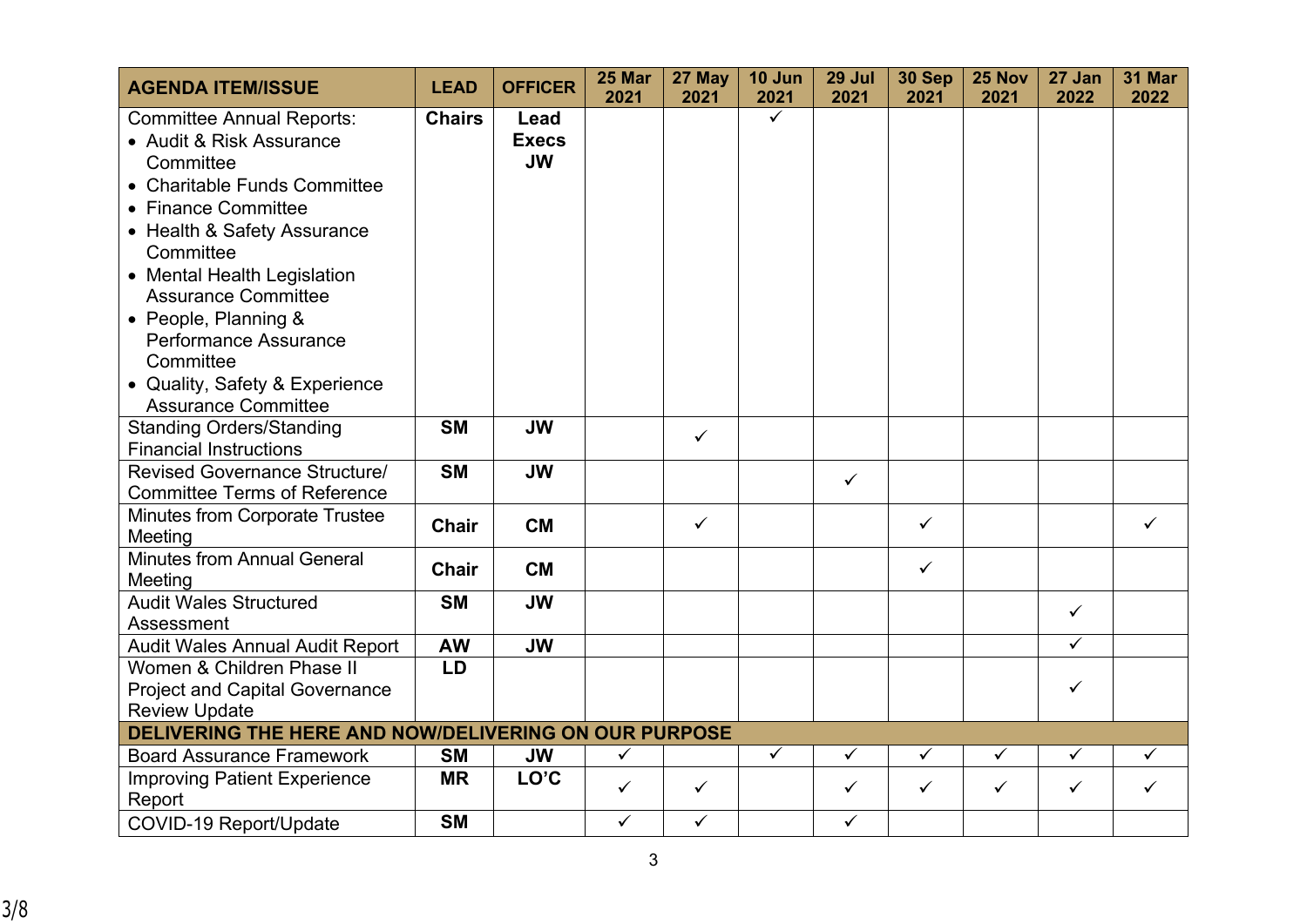| <b>AGENDA ITEM/ISSUE</b>                                                             | <b>LEAD</b>      | <b>OFFICER</b> | 25 Mar<br>2021          | 27 May<br>2021 | 10 Jun<br>2021 | 29 Jul<br>2021          | 30 Sep<br>2021 | 25 Nov<br>2021 | 27 Jan<br>2022 | <b>31 Mar</b><br>2022 |
|--------------------------------------------------------------------------------------|------------------|----------------|-------------------------|----------------|----------------|-------------------------|----------------|----------------|----------------|-----------------------|
| Report of the People, Planning &                                                     | <b>JG</b>        | HT/LD          | $\checkmark$            | $\checkmark$   |                | $\checkmark$            |                |                |                |                       |
| Performance Assurance Committee                                                      |                  | LG             |                         |                |                |                         |                |                |                |                       |
| <b>Report of the Finance Committee</b>                                               | MH/<br><b>WW</b> | <b>HT</b>      | $\checkmark$            | $\checkmark$   |                | $\checkmark$            |                |                |                |                       |
| <b>LTAs - Contract Values and</b><br>Approach in 2020/21                             | <b>HT</b>        | <b>SA</b>      |                         | $\checkmark$   |                |                         |                |                |                |                       |
| <b>Single Point of Contact</b>                                                       | <b>MR</b>        |                | $\checkmark$            |                |                |                         |                |                |                |                       |
| <b>Cleaning Standards Enhancement</b>                                                | <b>AC</b>        | <b>RE</b>      | $\overline{\checkmark}$ |                |                |                         |                |                |                |                       |
| <b>Funded Nursing Care</b>                                                           | <b>JP</b>        |                | $\overline{\checkmark}$ |                |                |                         |                |                |                |                       |
| <b>Pooled Funding Agreement</b>                                                      | <b>JP</b>        | <b>SMJ</b>     | $\checkmark$            |                |                | $\checkmark$            |                |                |                |                       |
| <b>HDdUHB Major Incident Plan</b>                                                    | <b>RJ</b>        | <b>SH</b>      |                         |                |                | $\overline{\checkmark}$ |                |                |                |                       |
| <b>Outsourcing Arrangements</b>                                                      | <b>HT</b>        |                |                         |                |                | $\checkmark$            |                |                |                |                       |
| <b>Strategic Business Intelligence</b>                                               | <b>HT</b>        |                |                         |                |                | $\overline{\checkmark}$ |                |                |                |                       |
| <b>BGH Chemotherapy Day Unit</b>                                                     | <b>AC</b>        |                |                         |                |                |                         |                |                |                |                       |
| Project - Approval to Develop                                                        |                  |                |                         |                |                | $\checkmark$            |                |                |                |                       |
| with Revised Relocation Plans                                                        |                  |                |                         |                |                |                         |                |                |                |                       |
| <b>Strategic Equality Plan Annual</b><br>Report 2020/21                              | <b>RJ</b>        | <b>AB</b>      |                         |                |                |                         | $\checkmark$   |                |                |                       |
| Discovery Report: Understanding                                                      |                  |                |                         |                |                |                         |                |                |                |                       |
| the Staff Experience during the<br>2020/21 Pandemic                                  | LG               |                |                         |                |                |                         | $\checkmark$   |                |                |                       |
| Integrated Medium Term Plan<br>(IMTP)                                                | <b>LD</b>        |                |                         |                |                |                         | $\checkmark$   | $\checkmark$   | $\checkmark$   | ✓                     |
| <b>Building a Healthier Future after</b><br>COVID-19 - Public Engagement<br>Exercise | LD               |                |                         |                |                |                         |                | $\checkmark$   |                |                       |
| <b>HDdUHB Director of Public</b>                                                     | <b>RJ</b>        |                |                         |                |                |                         |                |                |                |                       |
| <b>Health Annual Report</b>                                                          |                  |                |                         |                |                |                         |                | $\checkmark$   |                |                       |
| <b>Organ Donation Annual Report</b><br>2020/21                                       | <b>AC</b>        |                |                         |                |                |                         |                |                | $\checkmark$   |                       |
|                                                                                      |                  |                |                         |                |                |                         |                |                |                |                       |
| Making a Difference - Customer<br>Service Programme                                  | LG               |                |                         |                |                |                         |                |                |                | ✓                     |
| Ombudsman Reports**                                                                  | <b>MR</b>        | LO'C           |                         |                |                |                         |                |                |                |                       |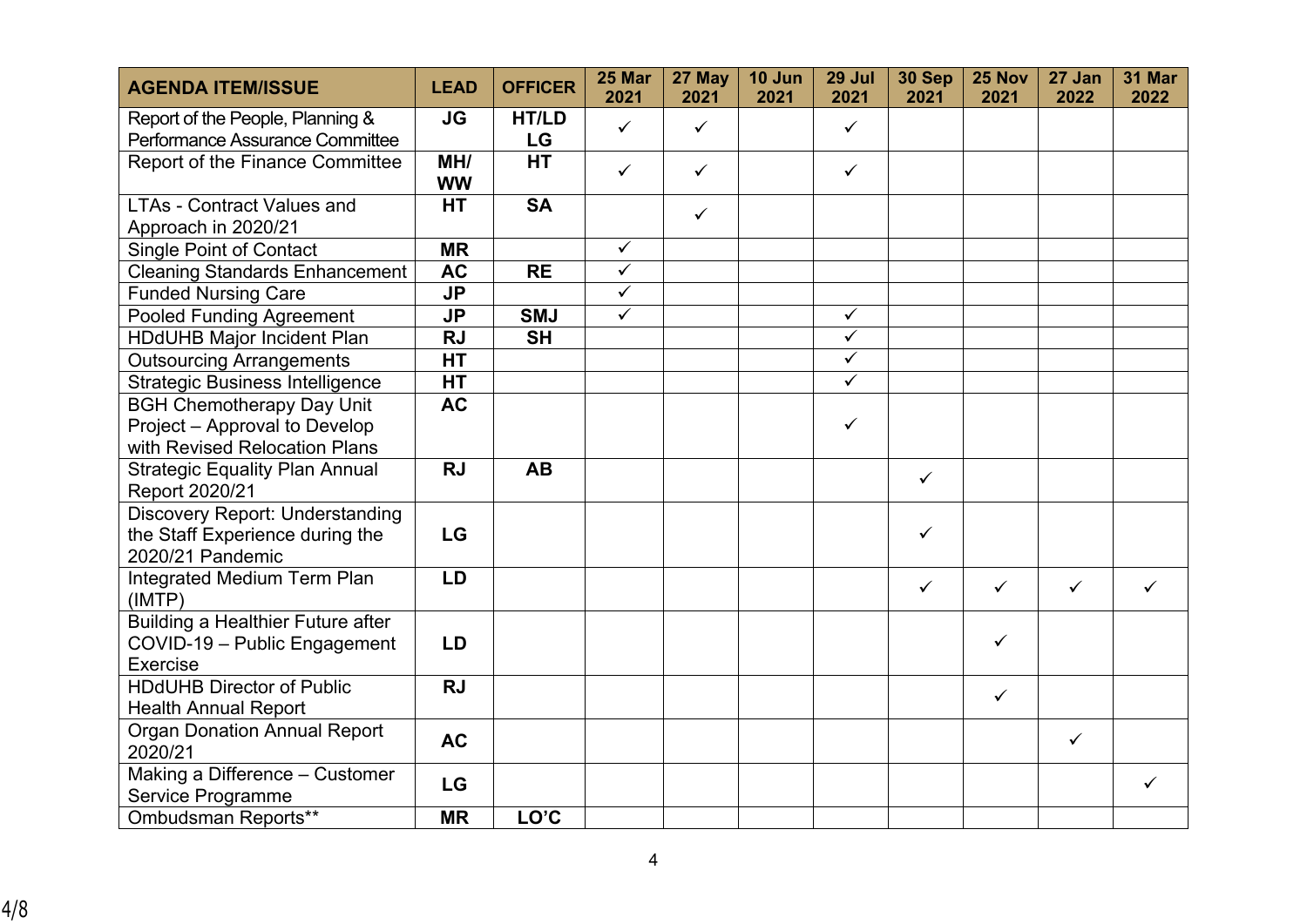| <b>AGENDA ITEM/ISSUE</b>                                                                         | <b>LEAD</b>  | <b>OFFICER</b> | 25 Mar<br>2021 | 27 May<br>2021 | 10 Jun<br>2021 | 29 Jul<br>2021 | 30 Sep<br>2021          | 25 Nov<br>2021          | 27 Jan<br>2022 | 31 Mar<br>2022 |
|--------------------------------------------------------------------------------------------------|--------------|----------------|----------------|----------------|----------------|----------------|-------------------------|-------------------------|----------------|----------------|
| DELIVERING OUR STRATEGY/DELIVERING OUR RECOVERY PLAN                                             |              |                |                |                |                |                |                         |                         |                |                |
| Health & Care Strategy:<br>A Healthier Mid and West Wales                                        | <b>PK/RJ</b> | <b>PK/RJ</b>   | $\checkmark$   | $\checkmark$   | $\checkmark$   | $\checkmark$   | $\checkmark$            | $\checkmark$            | $\checkmark$   | ✓              |
| HDdUHB Annual Plan 2021/22/<br><b>Operational Update &amp; Progress</b><br>Report on Annual Plan | <b>SM</b>    |                | $\checkmark$   | $\checkmark$   | $\checkmark$   | $\checkmark$   | ✓                       | ✓                       | $\checkmark$   | ✓              |
| Performance Report/Integrated<br>Performance Assurance Report                                    | <b>HT</b>    | <b>TP</b>      | $\checkmark$   | $\checkmark$   |                | $\checkmark$   | $\checkmark$            | $\checkmark$            | $\checkmark$   | ✓              |
| <b>Financial Report</b>                                                                          | <b>HT</b>    |                | $\checkmark$   | $\checkmark$   |                | $\checkmark$   | $\checkmark$            | $\checkmark$            | ✓              |                |
| <b>Corporate Risk Register</b>                                                                   | <b>SM</b>    | <b>JW</b>      | ✓              |                |                | $\checkmark$   |                         | $\checkmark$            |                | ✓              |
| Nurse Staffing Levels (Wales) Act<br>Compliance                                                  | <b>MR</b>    | <b>CH</b>      |                | $\checkmark$   |                |                | $\checkmark$            | $\checkmark$            |                |                |
| Winter Planning 2021/22                                                                          | <b>AC</b>    |                |                |                |                |                | $\checkmark$            | $\checkmark$            | $\checkmark$   |                |
| <b>Access in Primary Care</b>                                                                    | <b>JP</b>    | <b>RB</b>      |                |                |                |                |                         | $\overline{\checkmark}$ |                |                |
| Governance Arrangements to<br>Manage Allocation of Recovery<br>Funding                           | <b>AC</b>    | <b>SA</b>      |                |                |                |                |                         | $\checkmark$            |                |                |
| <b>Utilisation of Recovery Funding</b>                                                           | <b>HT</b>    |                |                |                |                |                |                         | $\checkmark$            |                |                |
| <b>Haematology and Coagulation</b><br><b>Managed Service Contract Award</b>                      | <b>AC</b>    | <b>DJ</b>      |                |                |                |                |                         | $\checkmark$            |                |                |
| Three Year Draft Plan for<br>Children's Services/CYP Update                                      | <b>AC</b>    |                |                |                |                | $\checkmark$   |                         |                         | $\checkmark$   |                |
| <b>Transforming Mental Health</b><br>Services/MHLD Update                                        | <b>AC</b>    |                |                |                |                | $\checkmark$   |                         |                         |                | ✓              |
| Paediatric Surge Plans for RSV                                                                   | <b>PK</b>    |                |                |                |                |                | $\overline{\checkmark}$ |                         |                |                |
| Research & Development and<br><b>Innovation Update</b>                                           | <b>PK</b>    |                |                |                |                |                | $\checkmark$            |                         |                |                |
| Use of Consultancies to Support<br>the Health Board                                              | <b>AC</b>    |                |                |                |                |                |                         |                         | $\checkmark$   |                |
| <b>Strategic Enabling Group Update</b>                                                           | HT           |                |                |                |                |                | ✓                       | ✓                       | ✓              | ✓              |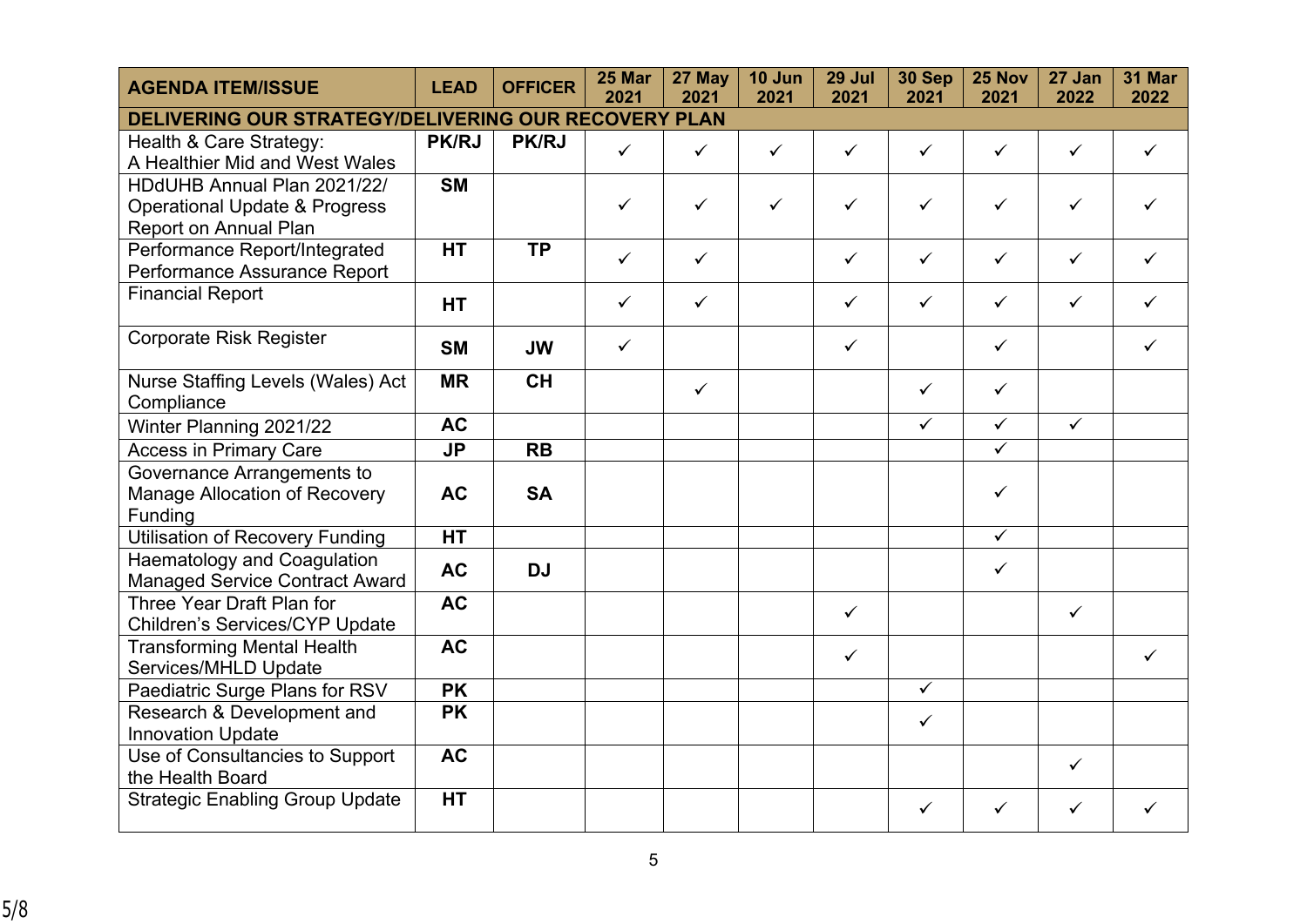| <b>AGENDA ITEM/ISSUE</b>                      | <b>LEAD</b>                       | <b>OFFICER</b> | 25 Mar<br>2021          | 27 May<br>2021          | 10 Jun<br>2021 | 29 Jul<br>2021          | 30 Sep<br>2021          | 25 Nov<br>2021          | 27 Jan<br>2022          | 31 Mar<br>2022          |
|-----------------------------------------------|-----------------------------------|----------------|-------------------------|-------------------------|----------------|-------------------------|-------------------------|-------------------------|-------------------------|-------------------------|
| <b>BUSINESS CASES</b>                         |                                   |                |                         |                         |                |                         |                         |                         |                         |                         |
| Programme Business Case -                     | HT/                               |                |                         |                         |                |                         |                         |                         |                         |                         |
| Implementing the Healthier Mid                | LD                                |                |                         |                         | $\checkmark$   |                         | $\checkmark$            | $\checkmark$            | $\checkmark$            |                         |
| and West Wales Strategy                       |                                   |                |                         |                         |                |                         |                         |                         |                         |                         |
| National Laboratory Information               | <b>HT</b>                         |                |                         |                         |                |                         | $\checkmark$            |                         |                         |                         |
| Management System (LIMS) FBC                  |                                   |                |                         |                         |                |                         |                         |                         |                         |                         |
| <b>Laundry Business Case</b>                  | <b>HT</b>                         |                |                         |                         |                |                         | $\overline{\checkmark}$ |                         |                         |                         |
| Glaucoma Business Case                        | <b>AC/LD</b>                      |                |                         |                         |                |                         | $\overline{\checkmark}$ |                         |                         |                         |
| <b>COMMITTEE UPDATE REPORTS/ASSURANCE</b>     |                                   |                |                         |                         |                |                         |                         |                         |                         |                         |
| Report of the Strategic Development           | <b>MD</b>                         | LD             |                         |                         |                |                         | $\checkmark$            | $\checkmark$            | $\checkmark$            | ✓                       |
| & Operational Delivery Committee              |                                   |                |                         |                         |                |                         |                         |                         |                         |                         |
| Report of the People, Organisational          | $\overline{\mathsf{J}\mathsf{G}}$ | LG             |                         |                         |                |                         | $\checkmark$            | $\checkmark$            | $\checkmark$            | $\checkmark$            |
| Development & Culture Committee               |                                   |                |                         |                         |                |                         |                         |                         |                         |                         |
| Report of the Health & Safety                 | <b>JH</b>                         | <b>MR</b>      | $\checkmark$            |                         |                | $\checkmark$            | $\checkmark$            | $\checkmark$            | $\checkmark$            | $\checkmark$            |
| (Assurance) Committee                         |                                   |                |                         |                         |                |                         |                         |                         |                         |                         |
| Report of the Sustainable                     | <b>WW</b>                         | <b>HT</b>      |                         |                         |                |                         | $\checkmark$            | $\checkmark$            | $\checkmark$            | ✓                       |
| <b>Resources Committee</b>                    |                                   |                |                         |                         |                |                         |                         |                         |                         |                         |
| <b>Pharmaceutical Needs Assessment</b>        | <b>JP</b>                         |                | $\checkmark$            |                         |                |                         | $\checkmark$            |                         |                         |                         |
| <b>HDdUHB Seasonal Influenza</b>              | <b>RJ</b>                         |                |                         |                         |                |                         | $\checkmark$            |                         |                         |                         |
| Plan 2021/22                                  |                                   |                |                         |                         |                |                         |                         |                         |                         |                         |
| Llwynhendy TB Outbreak Review                 | <b>PK</b>                         |                |                         |                         |                |                         | $\checkmark$            |                         |                         | $\checkmark$            |
| <b>WWCP: Draft Dementia Strategy</b>          | <b>AS</b>                         |                |                         |                         |                | $\overline{\checkmark}$ |                         |                         |                         | $\overline{\checkmark}$ |
| Palliative & End of Life Care                 | <b>JP</b>                         |                |                         |                         |                |                         |                         |                         |                         | ✓                       |
| Strategy                                      |                                   |                |                         |                         |                |                         |                         |                         |                         |                         |
| <b>RPB Population Assessment &amp;</b>        | <b>JP</b>                         |                |                         |                         |                |                         |                         |                         |                         | ✓                       |
| <b>Market Stability Report</b>                |                                   |                |                         |                         |                |                         |                         |                         |                         |                         |
| <b>Board Level Committees:</b>                | <b>Chairs</b>                     | <b>JW</b>      | $\overline{\checkmark}$ | $\overline{\checkmark}$ |                | $\overline{\checkmark}$ | $\overline{\checkmark}$ | $\overline{\checkmark}$ | $\overline{\checkmark}$ | ✓                       |
| <b>Charitable Funds Committee</b>             |                                   |                |                         |                         |                |                         |                         |                         |                         |                         |
| <b>Mental Health Legislation</b><br>$\bullet$ |                                   |                |                         |                         |                |                         |                         |                         |                         |                         |
| (Assurance) Committee                         |                                   |                |                         |                         |                |                         |                         |                         |                         |                         |
| Remuneration & Terms of<br>$\bullet$          |                                   |                |                         |                         |                |                         |                         |                         |                         |                         |
| <b>Service Committee</b>                      |                                   |                |                         |                         |                |                         |                         |                         |                         |                         |
| In-Committee Board                            | <b>Chair</b>                      | <b>JW</b>      | $\checkmark$            | $\overline{\checkmark}$ |                | $\overline{\checkmark}$ | $\overline{\checkmark}$ | $\sqrt{}$               | $\checkmark$            | ✓                       |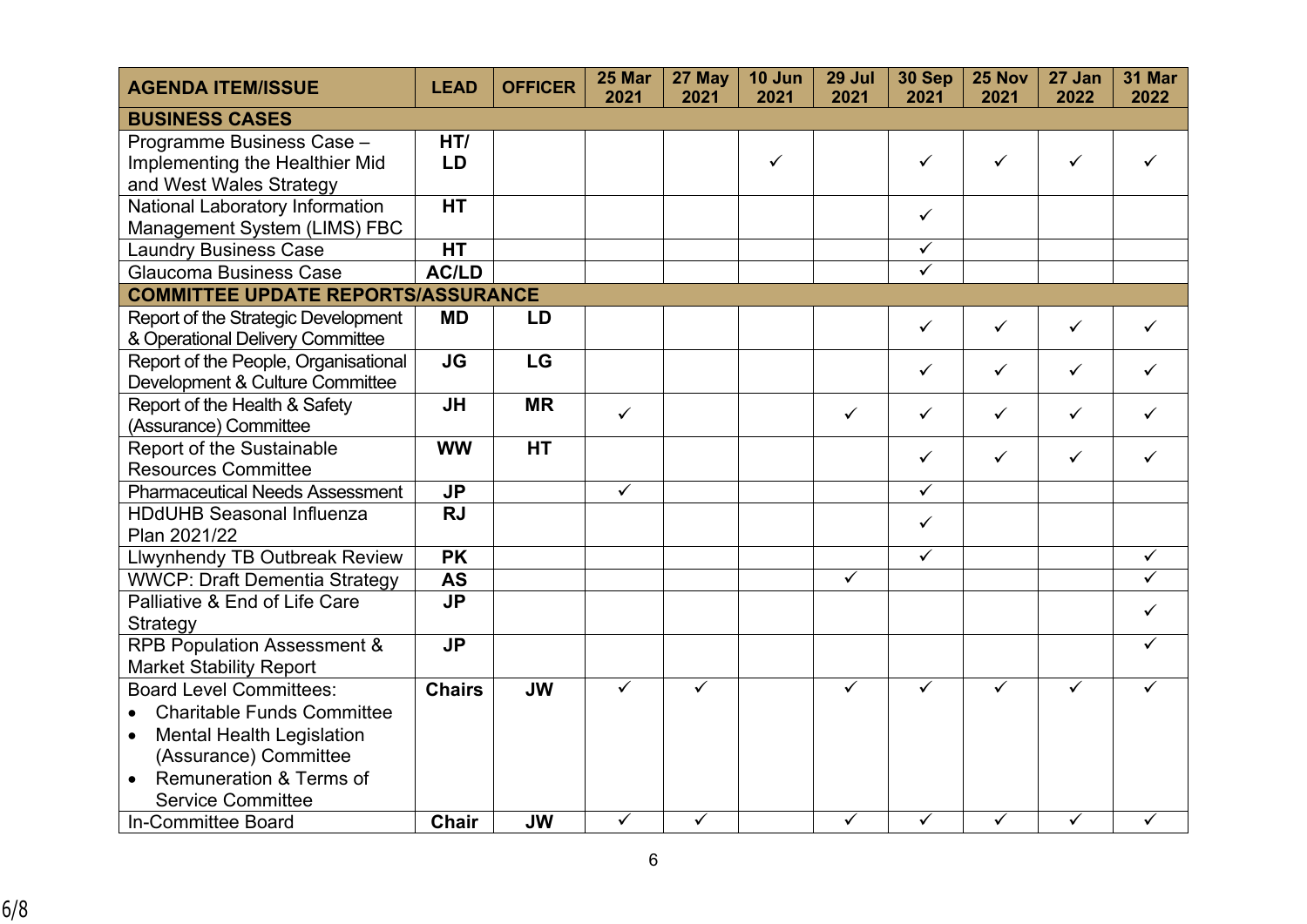| <b>AGENDA ITEM/ISSUE</b>                      | <b>LEAD</b>   | <b>OFFICER</b> | 25 Mar<br>2021 | 27 May<br>2021 | 10 Jun<br>2021 | 29 Jul<br>2021          | 30 Sep<br>2021 | 25 Nov<br>2021 | 27 Jan<br>2022 | 31 Mar<br>2022 |
|-----------------------------------------------|---------------|----------------|----------------|----------------|----------------|-------------------------|----------------|----------------|----------------|----------------|
| <b>HDdUHB Advisory Groups:</b>                | <b>Chairs</b> | <b>JW</b>      | $\checkmark$   | ✓              |                | $\checkmark$            | $\checkmark$   | ✓              | $\checkmark$   | ✓              |
| <b>Healthcare Professionals</b>               |               |                |                |                |                |                         |                |                |                |                |
| Forum                                         |               |                |                |                |                |                         |                |                |                |                |
| <b>Staff Partnership Forum</b>                |               |                |                |                |                |                         |                |                |                |                |
| <b>Stakeholder Reference Group</b>            |               |                |                |                |                |                         |                |                |                |                |
| <b>WORKING IN PARTNERSHIP</b>                 |               |                |                |                |                |                         |                |                |                |                |
| <b>HDdUHB Joint Committees &amp;</b>          | <b>SM</b>     | <b>CM</b>      | $\checkmark$   | ✓              |                | ✓                       | ✓              | ✓              |                |                |
| Collaboratives:                               |               |                |                |                |                |                         |                |                |                |                |
| <b>Welsh Health Specialised</b>               |               |                |                |                |                |                         |                |                |                |                |
| Services Committee (WHSSC)                    |               |                |                |                |                |                         |                |                |                |                |
| <b>Emergency Ambulance</b>                    |               |                |                |                |                |                         |                |                |                |                |
| Services Committee (EASC)                     |               |                |                |                |                |                         |                |                |                |                |
| <b>NHS Wales Shared Services</b>              |               |                |                |                |                |                         |                |                |                |                |
| Partnership (NWSSP)                           |               |                |                |                |                |                         |                |                |                |                |
| <b>Mid Wales Joint Committee</b><br>$\bullet$ |               |                |                |                |                |                         |                |                |                |                |
| for Health and Social Care                    |               |                |                |                |                |                         |                |                |                |                |
| (MWJC)                                        |               |                |                |                |                |                         |                |                |                |                |
| <b>NHS Wales Collaborative</b>                |               |                |                |                |                |                         |                |                |                |                |
| Leadership Forum (CLF)                        |               |                |                |                |                |                         |                |                |                |                |
| <b>Statutory Partnerships Update</b>          | <b>RJ/JP</b>  | <b>AB</b>      | $\checkmark$   | $\checkmark$   |                | $\overline{\checkmark}$ | $\checkmark$   | $\checkmark$   | $\checkmark$   | ✓              |
| (incl Public Services Boards)                 |               |                |                |                |                |                         |                |                |                |                |
| FOR INFORMATION/ANNUAL REPORTS                |               |                |                |                |                |                         |                |                |                |                |
| <b>Board Annual Workplan</b>                  | <b>JW</b>     | <b>CM</b>      | $\checkmark$   | $\checkmark$   |                | $\checkmark$            | $\checkmark$   | $\checkmark$   | $\checkmark$   | $\checkmark$   |
| Internal Audit: Annual                        | <b>JW</b>     |                |                |                | $\checkmark$   |                         |                |                |                |                |
| <b>Governance Statement Review</b>            |               |                |                |                |                |                         |                |                |                |                |
| <b>Head of Internal Audit Annual</b>          | <b>JW</b>     |                |                |                | $\checkmark$   |                         |                |                |                |                |
| Report and Opinion 2020/21                    |               |                |                |                |                |                         |                |                |                |                |
| <b>Well-being Objectives Annual</b>           | <b>RJ</b>     | <b>AB</b>      |                |                |                | $\checkmark$            |                |                |                |                |
| Report 2020/21                                |               |                |                |                |                |                         |                |                |                |                |
| Improving Outcomes for Carers -               | <b>RJ</b>     |                |                |                |                |                         |                |                |                |                |
| Annual Update & West Wales                    |               |                |                |                |                | ✓                       |                |                |                |                |
| <b>Carers Development Group</b>               |               |                |                |                |                |                         |                |                |                |                |
| Annual Report 2020/21                         |               |                |                |                |                |                         |                |                |                |                |